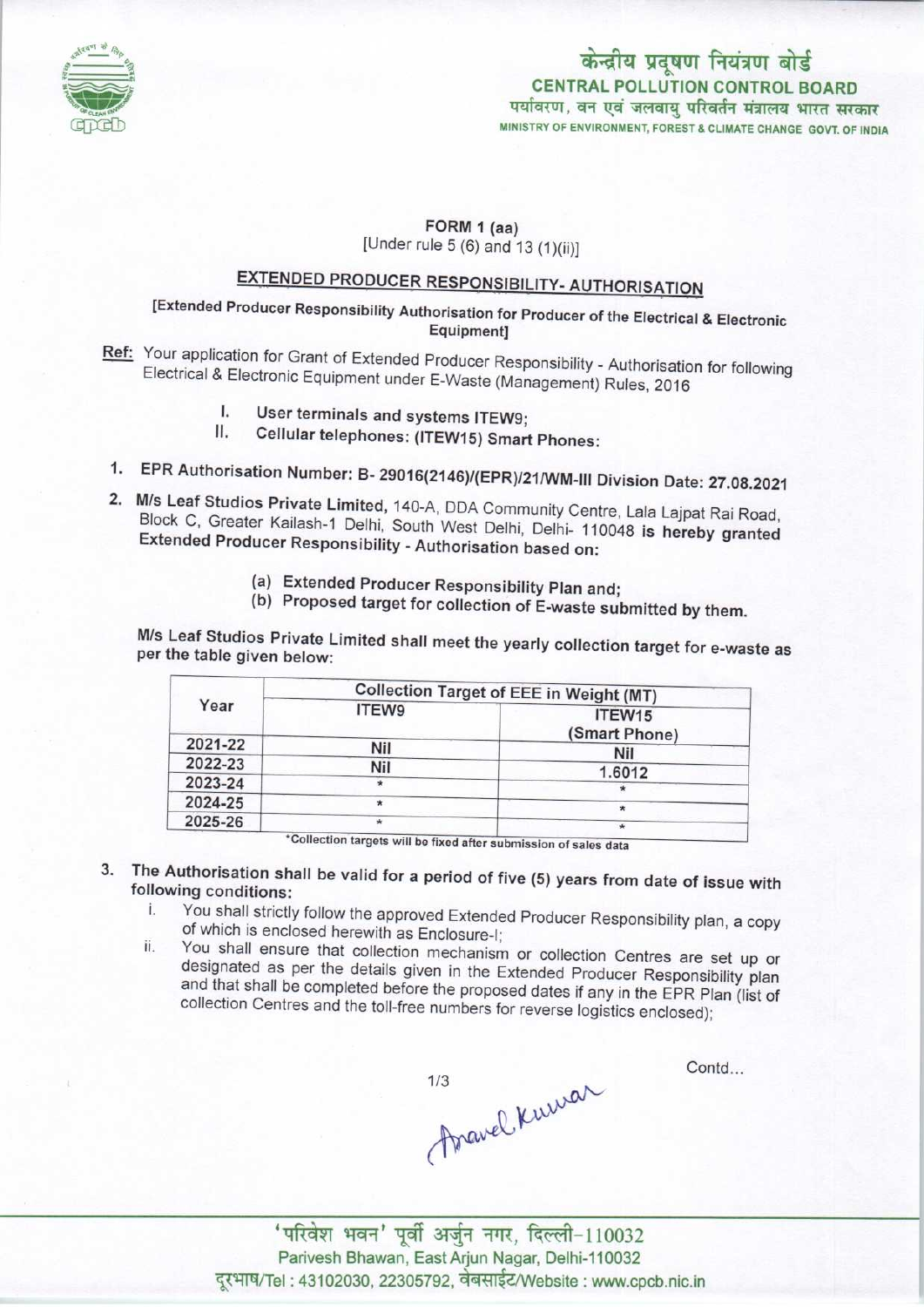

From pre page...

- iii. You shall ensure that all the collected e-waste is channelized to your dismantler/recycler M/s Global Waste Solution Unit II, Khasra no. 45/19/1/1/3, 19/1/1/4, 20/2/1, 20/2/2 Village Dhaturi, District Sonipat, Haryana and record shall be maintained at dismantler/recycler and at your end;
- iv. You shall maintain records, in Form-2 of these Rules, of e-waste and make such records available for scrutiny by Central Pollution Control Board;
- v. You shall file annual returns in Form-3 to the Central Pollution Control Board on or before 30th day of June following the financial year to which that returns relates.

## vi. General Terms & Conditions of the Authorisation:

- a.The authorisation shall comply with provisions of the Environment (Protection) Act, 1986 and the E-waste (Management) Rules,2016 made there under;
- b.The authorisation or its renewal shall be produced for inspection at the request of an officer authorised by the Central Pollution Control Board;
- c.Any change in the approved Extended Producer Responsibility plan should be informed to Central Pollution Control Board within 15 days on which decision shall be communicated by Central Pollution Control Board within sixty days;
- d. It is the duty of the authorised person to take prior permission of the Central Pollution Control Board to close down any collection centre/points or any other facility which are part of the EPR plan;
- e.An application for the renewal of authorisation shall be made as laid down in subrule (vi) of rule of 13(1) the E- Waste (Management) Rules, 2016;
- f.The Board reserves right to cancel/amend/revoke the authorisation at any time as perthe policy of the Board or Government.

#### vii. Additional Conditions: -

- a) That the applicant will submit annual sales data along with annual returns;
- b) That the applicant has to ensure that the addresses of collection points provided by them in their EPR Plan are correct and traceable and the collection points/centres are functional;
- c) That the applicant will submit revised application for grant of EPR Authorisation in case of applicant adding/changing PRO or changing its EPR Plan;

Contd...

2/3<br>Aravel Kuwar